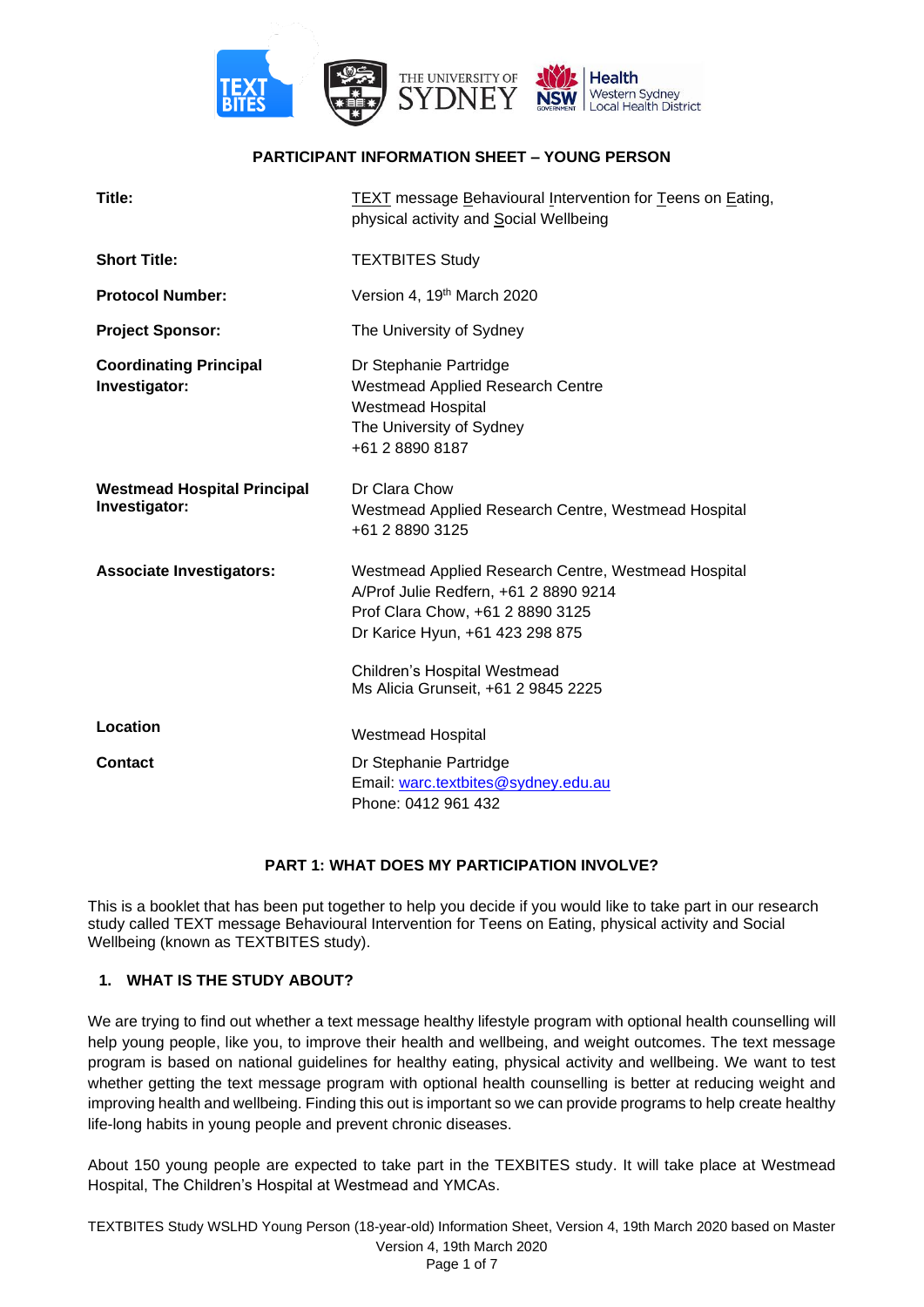

# **2. WHAT WILL I HAVE TO DO IF I TAKE PART?**

Young people aged 13-18 years who are well above a healthy weight and own an active mobile phone can participate. The study is 12 months long, during those 12 months you will meet with the study team 3 times inperson or over the phone.

If you decide to take part in the study, you and your parent and/or legal guardian will sign a consent form. You will then complete an enrolment visit. At this visit, we will record your preferred name, mobile number and whether you are attending school. This information will be stored in a secure Research Electronic Data Capture (REDCap) computer system. This will allow us to personalise text messages that will be sent to you. This computer system is password protected. It is only accessible to study researchers.

Sometimes we do not know which treatment is best for helping people to improve their health. To find out we need to compare different groups. The computer system will randomly (like flipping a coin) select you to either receive text messages right away (intervention group) or no messages until after the 12-month visit (control group). You will have a 50% chance of being in the intervention group or the control group. You will be told which group you fall into through a text message.

It is not possible for you or the researchers to choose the group you fall into, and you won't be able to change groups at any time. Our study is a single-blind randomised controlled trial. This means the researchers do not know which group you are in. So please remember not to tell them. We designed the study this way to make sure the researchers read the results in a fair and suitable way. At the end of the study, the results are compared to see if receiving the text messages helps improve young people's health and wellbeing, and weight more than not receiving any text messages.

As part of the study, one-fifth (30/150) of participants will be randomly selected to have their body composition measured. This will be done using a machine at the enrolment and 6-month visit. If you are selected, you will be told at your enrolment and 6-month visit. Another one-fifth (30/150) of participants will be randomly selected wear an accelerometer. This is a small, matchbox-sized portable device that measures your physical activity. If you are selected, you will be told at your enrolment and 6-month visit. You will then wear the device for 7 days after the enrolment and 6-month visit. Then return it to the researchers in person or by a pre-paid post bag provided by the research team. We do this to see if the way we are measuring physical activity in a questionnaire is accurate or not.

We recommend that you tell your local doctor of your decision to participate in this study.

If you are eligilble and you agree participate in this 12-month study, the first steps will be:

- 1. A short screening process with study researchers (15 minutes) where they will ask you some questions about you and your health;
- 2. Sign the Parent/Guardian Participant Information and Consent Form with your parent or carer;

## Visit 1 (Enrolment Visit)

Visit 1 is an enrolment visit (about 65-75 minutes – in-person or over the phone), where you will complete:

- a. Clinical measurements such as weight, height, waist circumference and/or body composition (if this is done over the phone we will provide you with instructions to complete correctly);
- b. The following questionnaires (our study reseacher will be available to help you complete the questionnaires, if you need it) (if over the phone, you will be sent a secure online link to complete the surveys on your phone, laptop and tablet, while we stay on the phone with you to answer any questions or we can ask you the questions):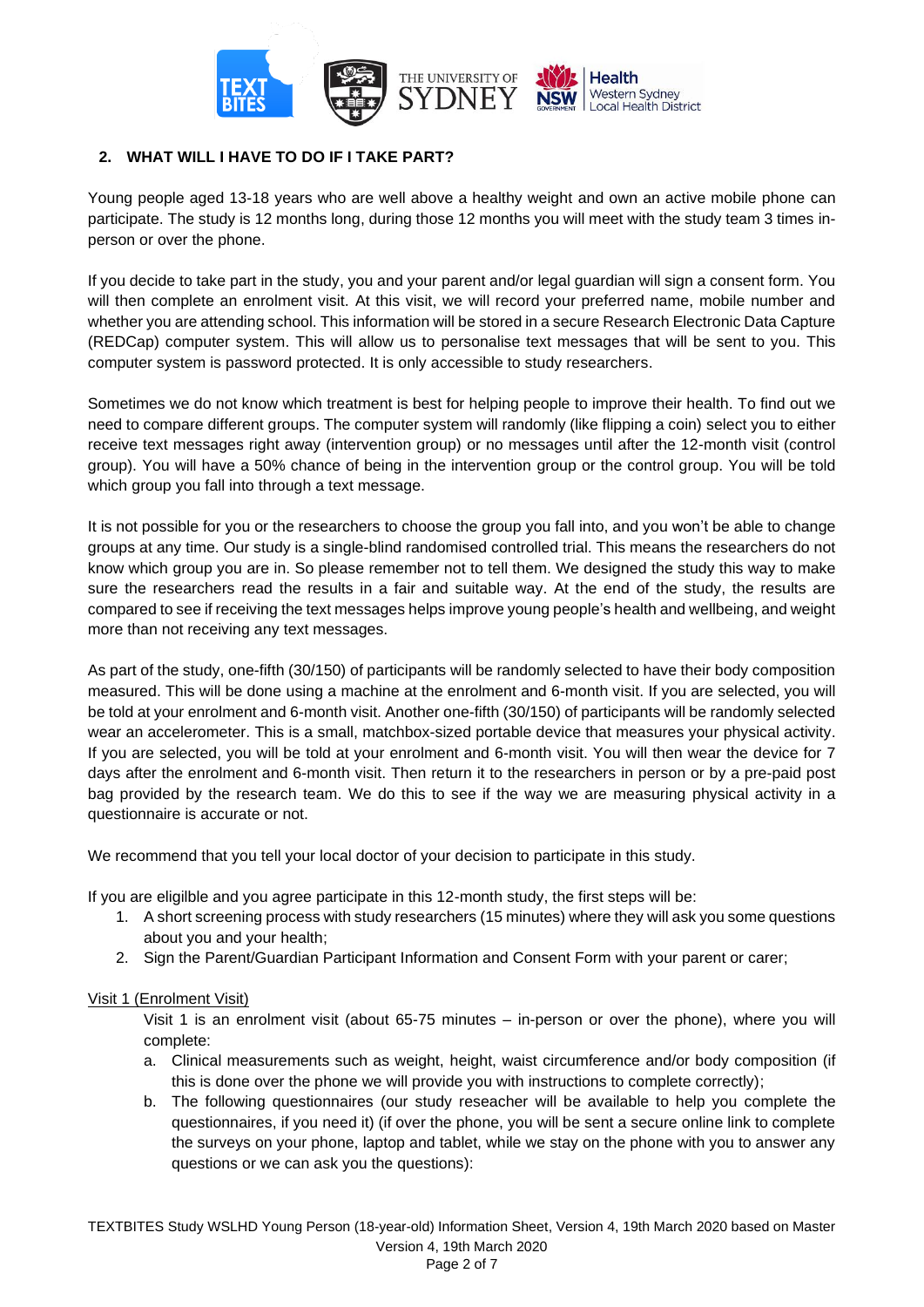

| Questionnaire topic                           | # Questions | <b>Minutes to complete</b> |
|-----------------------------------------------|-------------|----------------------------|
| Demographics                                  | 10          | 3 min                      |
| Short diet questions                          | 13          | 6 min                      |
| Diet quality, food choices and food patterns* | 134         | $15 \text{ min}$           |
| Physical activity levels                      | 5           | 3 min                      |
| Sedentary activity                            | 4           | 2 min                      |
| Sleep quality                                 |             | 3 min                      |
| Quality of life                               | 23          | 4 min                      |
| Self-esteem                                   | 10          | 2 min                      |
| Self-efficacy                                 | 6           | 2 min                      |
| Social support                                | 18          | 4 min                      |
| Eating disorders                              | 28          | 8 min                      |
| Depression                                    | 10          | 2 min                      |
| <b>TOTAL TIME ENROLMENT</b>                   |             | 65-75 min                  |

\*The Diet quality, food choices and food patterns questionnaire are only completed at your enrolment and 6 month visit;

\*\*Feedback on the program and telephone interview about your experience in the program are only asked at your child's 6-month visit

Approximately 1-3 days after the enrolment visit, you will receive a "welcome to the study" text message. This will tell you which group you are in. Either the intervention group or the control group.

- a. If you are in the intervention group, you will receive 4 text messages per week with positive and encouraging advice and information about keeping healthy habits. The messages are meant to support you. You can save, share or delete the messages, if you'd like.
- b. All text messages will be sent at appropriate times. If you are attending high school, the weekday text messages will only be sent before school between 7:30 am to 8:30 am or after school hours, 3:30 pm to 7:30 pm. If you are driving, please remember that you must not read the text messages or use any other mobile phone functions while driving.
- c. If you are in the intervention you will also have the option to talk to a university qualified health counsellor once per month (6 calls in total). Once a month, intervention participants will be sent a text message encouraging you to call the health counsellor to ask questions or ask for more information. The health counsellor will monitor and respond to your request for a call by text message or phone call within 3 working days. The calls will allow participants to set goals, discuss challenges, and their overall progress.
- d. If you are in the control group, you will not receive any text messages or health counselling calls for 6-months.

Everyone will receive a text message after 6-monthssaying that someone will contact you to organise your 6 month follow-up visit. You should not reply to this. If you would like to withdraw from the study, you can by texting 'STOP'.

## Visit 2 (6-month Visit)

Visit 2 is a 6-month follow-up visit (about 65-75 minutes – in-person or over the phone), where you will:

- a. Complete clinical measurements such as weight, height, waist circumference and/or body composition (if this is done over the phone we will provide you with instructions to complete correctly);
- b. Complete the same questionnaires as the first visit, including a feedback survey about what you liked and didn't like during the study (if over the phone, you will be sent a secure online link to

TEXTBITES Study WSLHD Young Person (18-year-old) Information Sheet, Version 4, 19th March 2020 based on Master Version 4, 19th March 2020 Page 3 of 7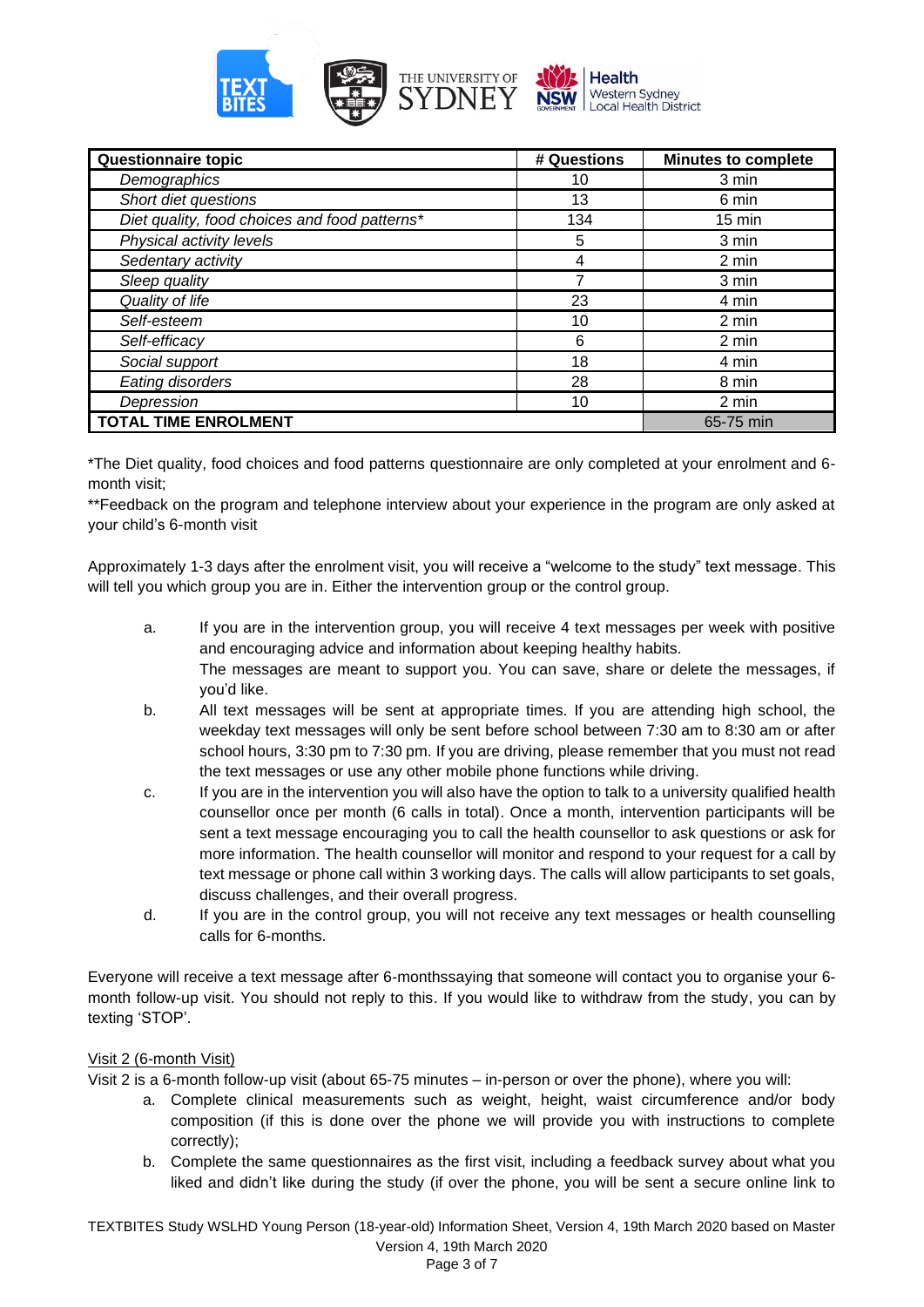

complete the surveys on your phone, laptop and tablet, while we stay on the phone with you to answer any questions or we can ask you the questions);

Telephone interview (Optional): If you received the text message intervention, you will be invited to a telephone interview with a study researcher. This will be at the end of the intervention period (6 months) to discuss what you liked and disliked about the text messages, so we can make them better in the future. We would like to make you aware that this session will be recorded for research purposes and will last about 30 minutes.

#### Visit 3 (12-month Visit)

Visit 3 is a 12-month follow-up visit (about 44 minutes – in-person or over the phone), where you will complete:

- c. Clinical measurements such as weight, height and waist circumference (if this is done over the phone we will provide you with instructions to complete correctly);
- d. The same questionnaires that you did at visit 1 and visit 2 (if over the phone, you will be sent a secure online link to complete the surveys on your phone, laptop and tablet, while we stay on the phone with you to answer any questions or we can ask you the questions).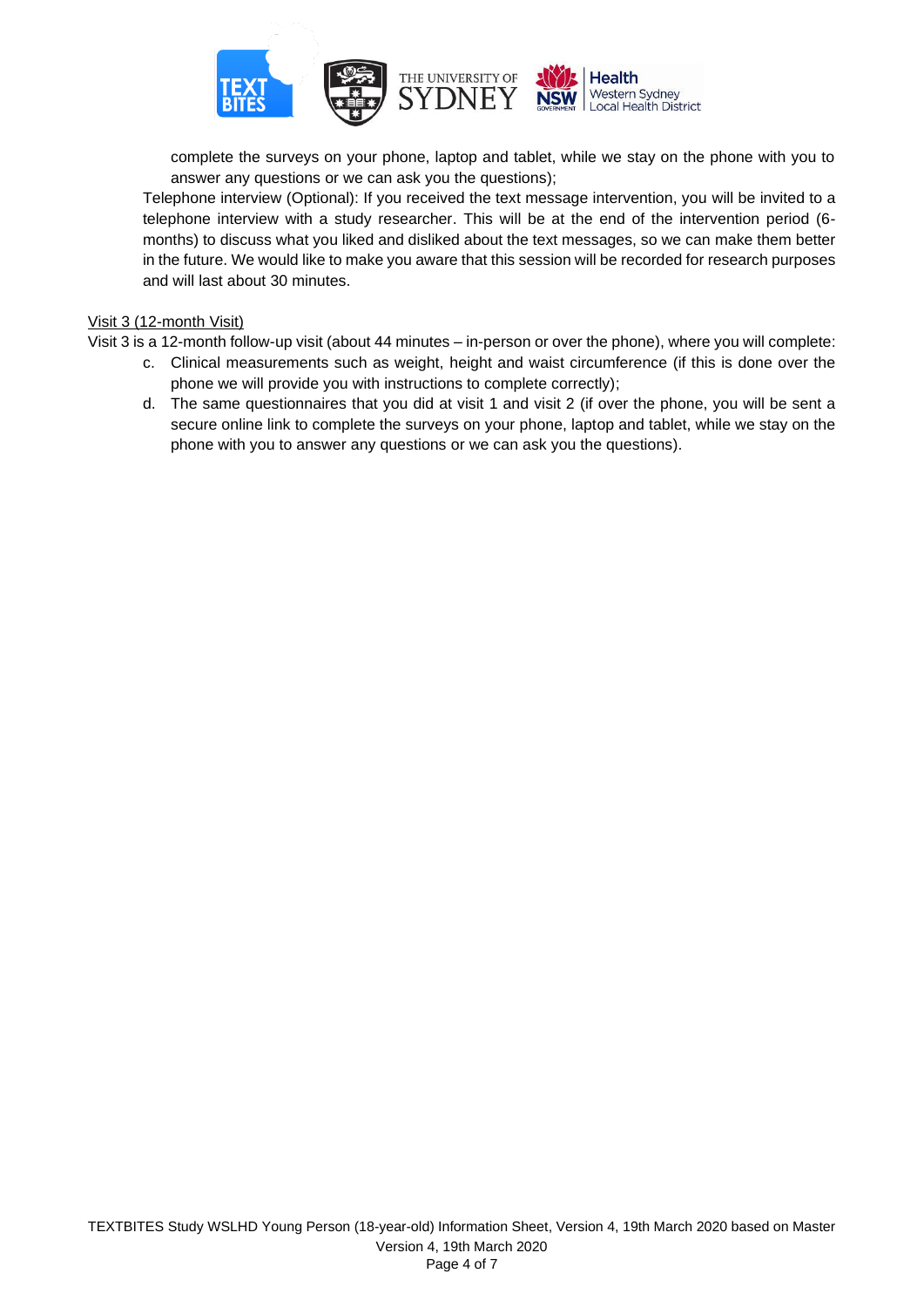



## **3. DO I HAVE TO TAKE PART IN THE RESEARCH?**

No you don't. If you say no, that is ok. It is up to you.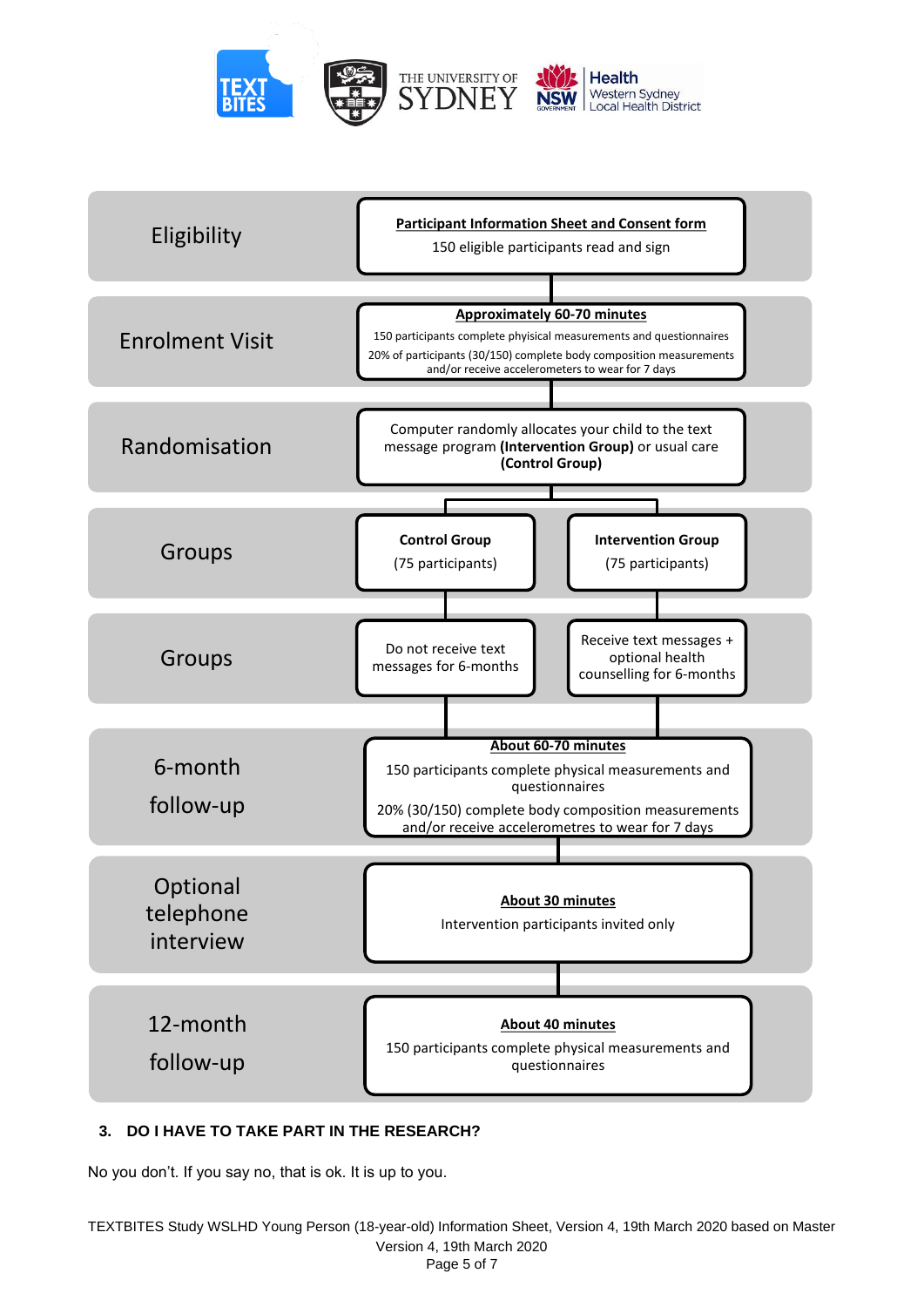

Even if you take part at the beginning and change your mind later on and don't want to be a part of the study, that is okay as well. All you need to do is reply 'STOP' to any of the messages, or you can contact a member of the research team via phone or email. If you choose to no longer take part, it will be processed as soon as possible, usually within 72 hours. You also don't need to answer any question that you don't want to as well, that is okay too.

## **4. WILL ANYONE KNOW THAT I AM TAKING PART OR HEAR ABOUT WHAT I TELL YOU?**

No, no-one will know what information you gave to the researchers. You can tell them whatever you want and no-one will know that it came from you.

The only time the researchers would have to tell someone is if anyone hurt you or upset you in any way. The researchers would also have to tell someone if you said you might hurt yourself or someone else. If any of those things happen they would have to call the child protection helpline run by the NSW Government Family and Community Services.

## **5. IS THERE ANYTHING THAT MIGHT MAKE ME UPSET IF I TAKE PART IN THE RESEARCH?**

We do not expect side effects or risks by taking part in our study. However, questionnaires relating to your emotional health may be distressing and may reveal undiagnosed eating disorder or depression. If this happens, you will be referred to your GP with a letter from us. You may enrol in the study at a later date following the ok from your GP and after being re-screened. If anything you talk about during the study makes you feel upset, you may stop the study at any time. Your parents/carers will be told and you will be provided with information and contacts you can talk to, if that is what you want to do. The researcher can help you do that. Here are other contacts you can talk to and websites you can access if you feel distressed or upset.

| Kids Helpline:<br>The Butterfly Foundation: | T: 1800 551 800<br>T: 1800 334 673 | W: kidshelpline.com.au<br>W: thebutterflyfoundation.org.au |
|---------------------------------------------|------------------------------------|------------------------------------------------------------|
| ReachOut:                                   |                                    | W: au.reachout.com                                         |
| HeadSpace:                                  |                                    | W: headspace.org.au and                                    |

## **6. WHAT WILL HAPPEN TO INFORMATION I TELL YOU?**

Information collected from you during the screening process and study will be stored in a secure web application called REDCap. This system is managed by the University of Sydney. It will be used by researchers to send out the text messages and analyse the information we collect during the study. The information could be used with information from other young people in reports or papers about the research. You will not be able to be identified in these reports or papers.

The information you tell us will be treated confidentially in accordance with Australian privacy laws. Confidential information will be stored for a period of 15 years from the time of the study is completed. This information will only be accessible to study investigators. After 15 years, computer files will be deleted, and paper files will be shredded.

If you have any questions about the research study or you want to talk about it, please do not hesitate to contact us at:

#### **Phone Number**

| <b>Contact</b>         |                 |
|------------------------|-----------------|
| Dr Stephanie Partridge | +61 2 8890 8187 |

This project has been approved by Sydney Children's Hospitals Network Human Research Ethics Committee. If you have any concerns about the conduct of this study, please do not hesitate to contact the Executive Officer at the Ethics Committee (02 9845 3066) and quote approval number HREC/18/SCHN/374.